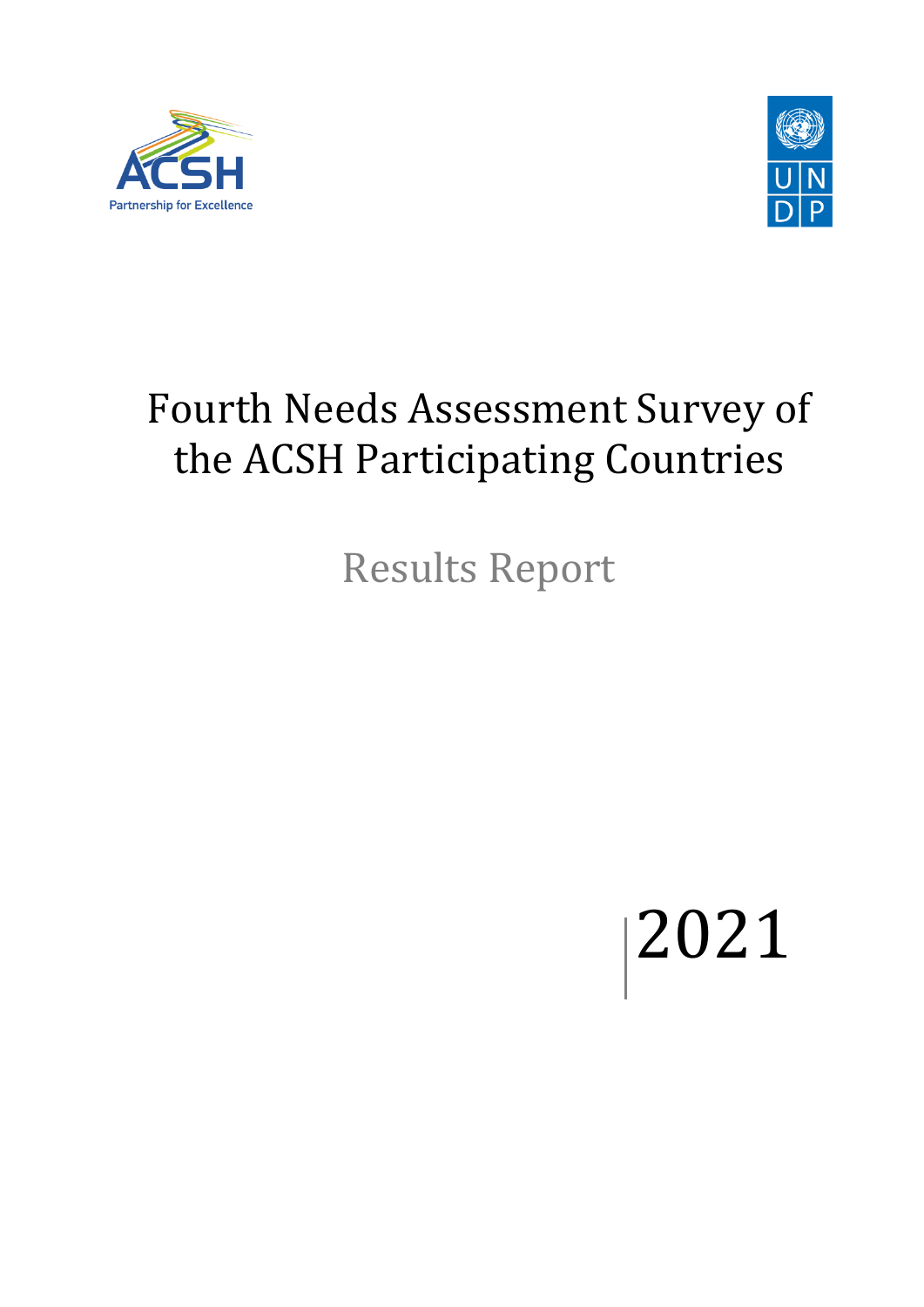## **Fourth Needs Assessment Report**

The Astana Civil Service Hub (ACSH) conducts biennially a Needs Assessment survey among its participating countries. The baseline study to measure baseline conditions was carried out in 2013, when the ACSH was first founded. Two subsequent surveys were conducted in 2015 and 2018.

On 15 March 2021, the ACSH launched its fourth Needs Assessment survey, which was open to potential respondents until the end of May 2021. The Survey was conducted online and comprised of 15 questions.

Invitations to participate in the survey were sent to potential respondents in participating countries and organisations.

The findings of the survey provide sufficient information to discern the priority areas of cooperation in civil service management and development and in public service delivery for the next two years. It gauges interest for potential activities supporting civil service development and public service delivery enhancement.

**Questions 1-4** were aimed at capturing general information about the respondent – organizations (s)he represents, gender, occupation and the level of positions.

16 responses from 10 countries and 2 international organizations were registered in the electronic survey platform. The majority of respondents are female – 10 against 6.



The occupation and level of positions were asked to identify correlations with the needs.

These graphs may lead to the conclusion that the survey results mostly represent views of civil servants at managerial positions and less of academia and experts from international organizations and those at non-managerial positions.

**Questions 5-7** were aimed at defining degree of a respondent's participation in the ACSH activities.

Results of the **Question 5** can also be explained by the format of events.

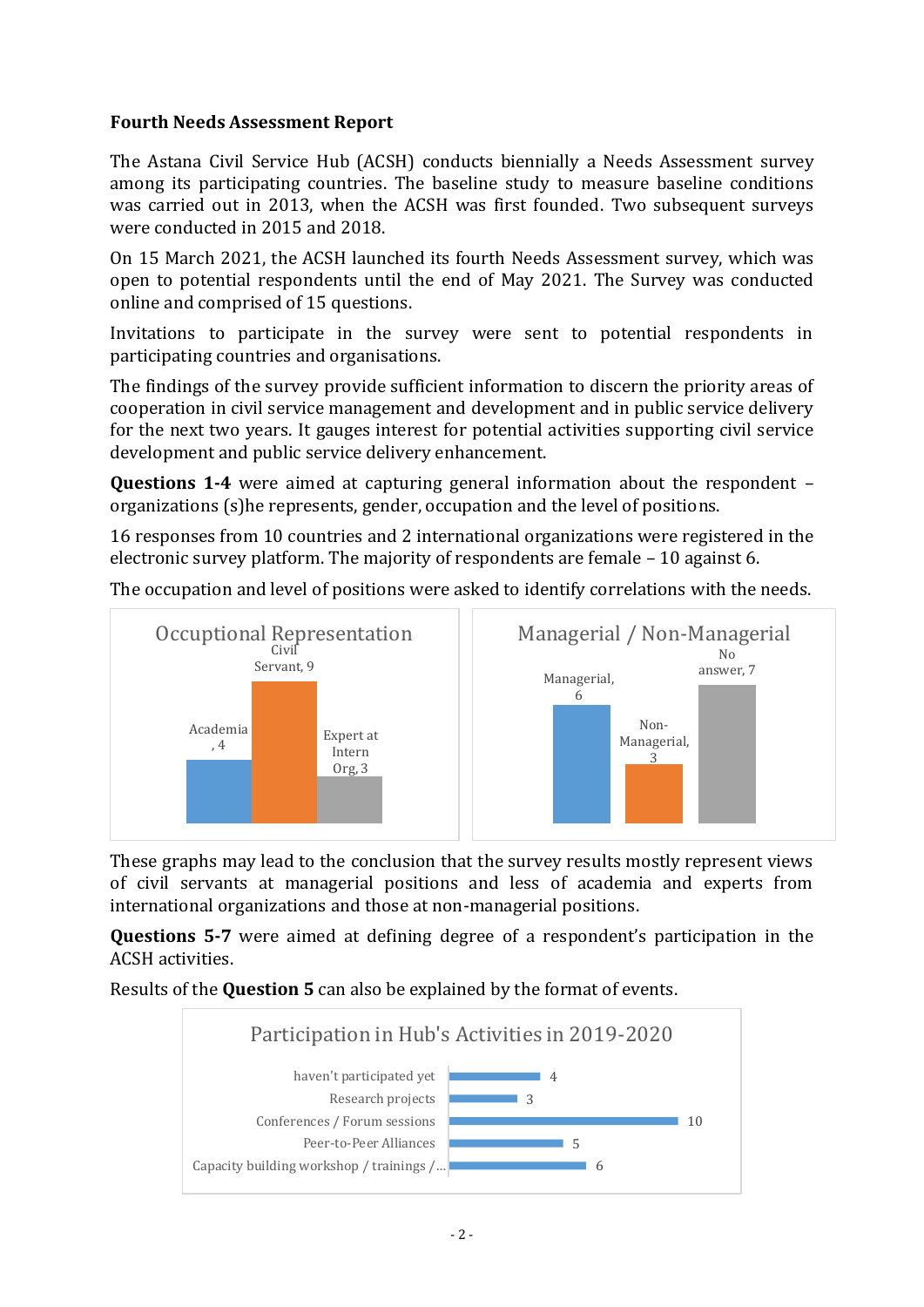**Question 6** measures respondents' opinion on the relevance of the Hub's capacity building events in three dimensions – in promoting partnership and networking, in addressing demands of the public service development in a respondent's country, and to a respondent's professional needs and expectations. As shown below, 100% of respondents consider ACSH capacity building interventions relevant and highly relevant in promoting partnerships and networking and to their professional needs and expectations. In addressing demands of the public service development in their country, 12,5% of respondents replied that they are slightly relevant and 8,5% - that they are relevant and highly relevant. No answers indicating as irrelevant.



Similarly, answers to the **Question 7** indicate how relevant the ACSH research interventions have been to respondents' professional needs, in disseminating good practices across the participating countries, and in promoting partnerships and networking. Some responses indicate that research interventions were somewhat relevant in disseminating good practices across the participating countries and to respondents' needs, and between 81-100% replies show that interventions were relevant and highly relevant.

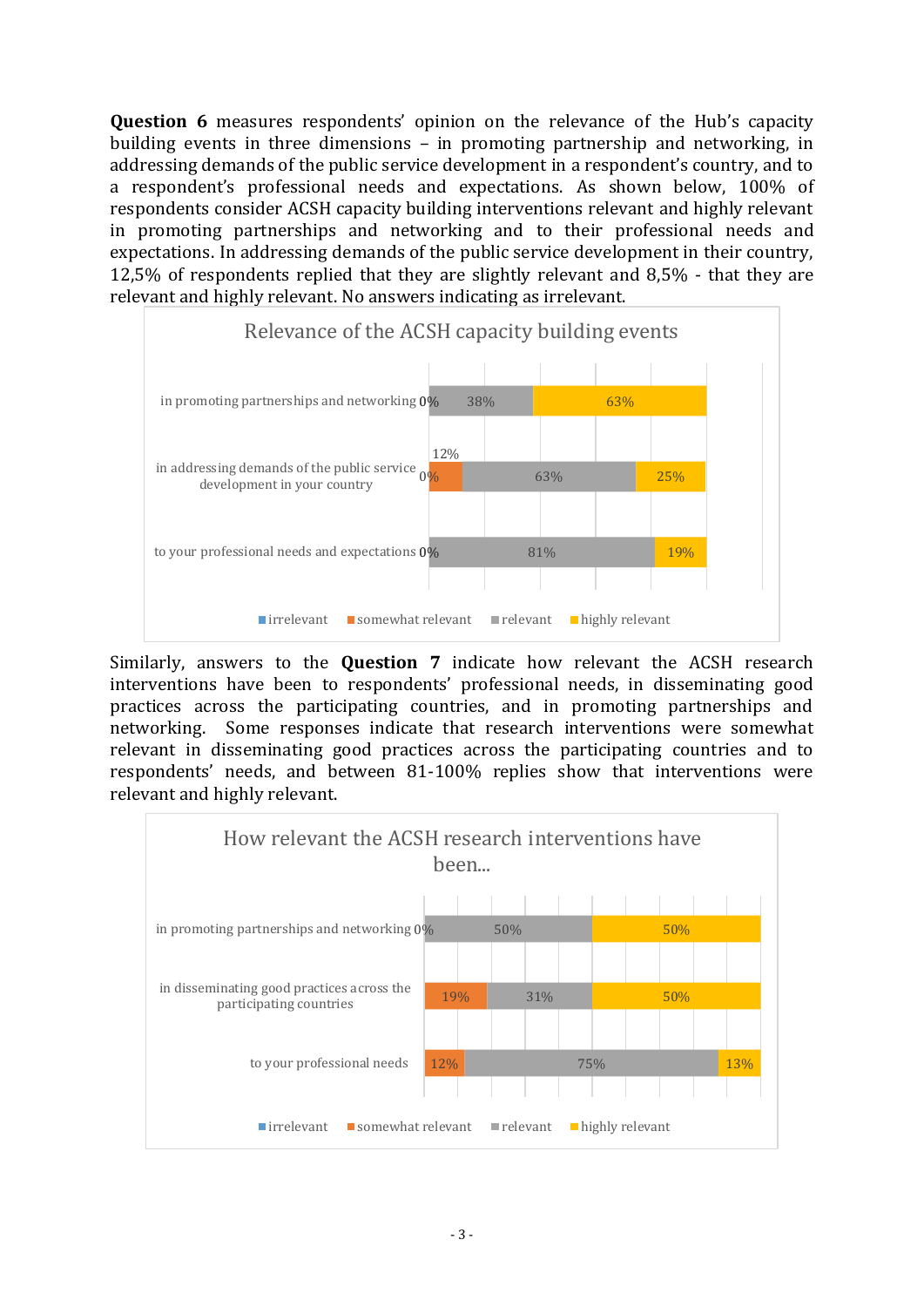In other words, the ACSH has delivered well on the key priorities identified in the third Needs Assessment survey, as the research and capacity building interventions of the ACSH have proven to be relevant in promoting partnership and networking, in addressing demands of the public service development in a respondent's country, and to respondents' professional needs and expectations.

**Question 8** attempts to capture preferred forms of collaborative activities for encouraging active and continuous cooperation among Hub's participating countries.



Peer-to-Peer Alliances is the most preferred form of collaboration. Joint trainings, collaboration within the roster of Experts, virtual alliances, and webinars are the next preferred forms of collaboration. This can be explained by the new working conditions created due to the pandemic. Online conferences, joint research projects and preparation of case studies go next.

It should be noted that in the previous two Needs Assessment Surveys conducted in 2015 and 2018, in the ordinary situation without the pandemic, webinars and online forums remained the least popular forms of collaborative activities.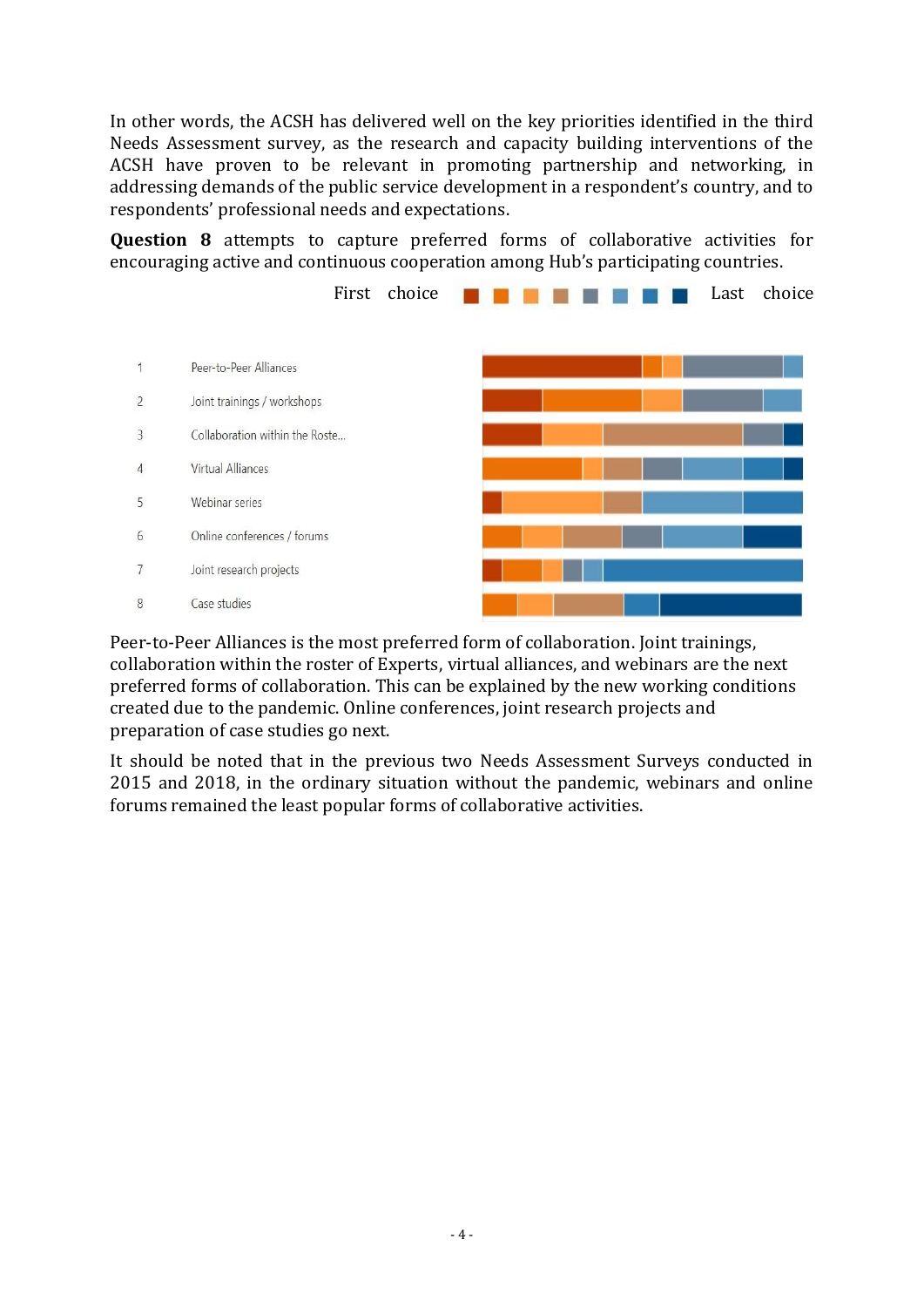For comparison purposes, here are responses for the same questions from the 2015 and

## 2018 surveys.

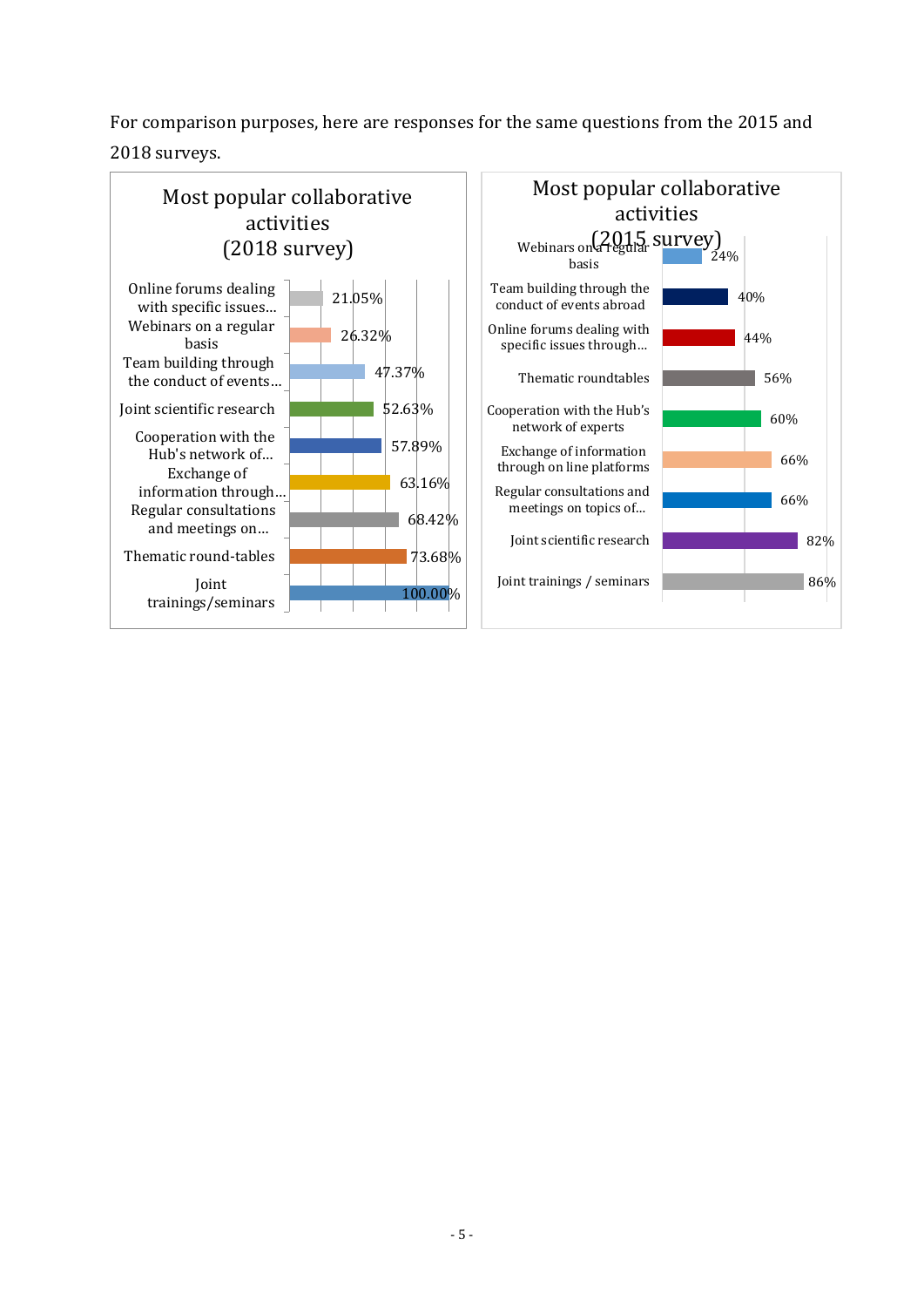

## **Question 9** expects to identify the topics of interest for capacity-building events.

Thus, top two equally popular topics of capacity-building events are (1) Increasing institutional capacity in crisis management and (2) Innovative solutions in the public sector. Probably a few years ago an interest in capacity building in crisis management would not be that high, while current situation has increased the importance of this topic. Next goes (3) Management and leadership, including remote leadership, and (4) Organizational growth and organizational performance. All three have acquired particular urgency in light of recent events, too. The least popular are Accountability standards and Recruitment and retention of civil servants.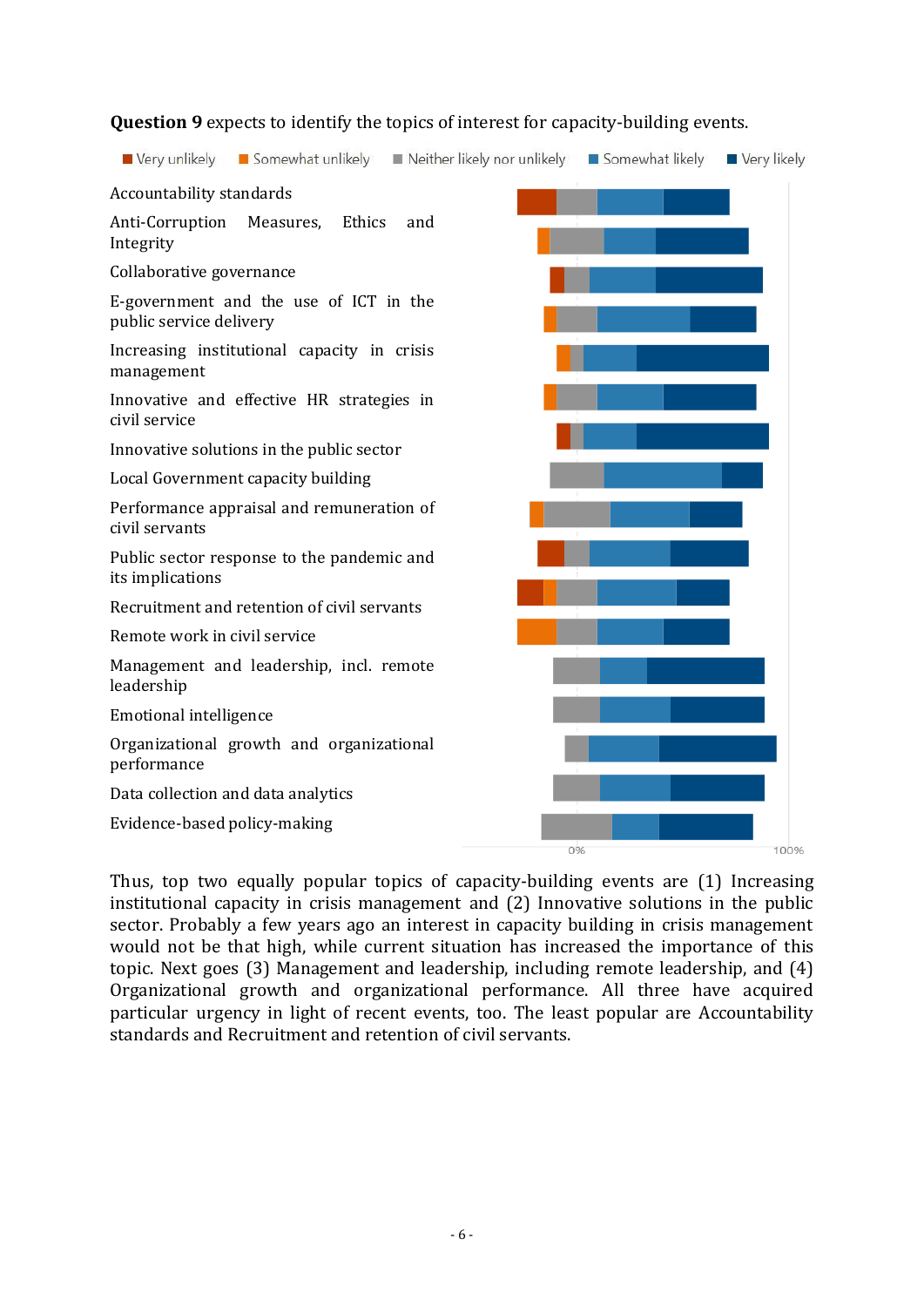To compare, top 5 priority areas for capacity-building events in 2018 included (1) civil servants' performance appraisal system, (2) improving public service delivery, (3) Egovernment and the use of ICT, (4) competencies and skills for a high-performing public sector, and (5) state bodies' performance appraisal system.

In 2015, priority topics were (1) effective human resources management, (2) anticorruption policy, (3) professionalism and ethics in civil service, and (4) motivation and compensation of civil servants.



Respondents were given the opportunity to suggest additional topics for capacitybuilding events (**Question 10**). In a similar way, the proposed topics reflect on the new environment and needs affected by the Covid 19:

- Impact of the COVID 19 on public administration system and civil servants;
- E-recruitment, Smart city solutions, G-cloud for public services,
- Data security;
- Strategic planning in the civil service.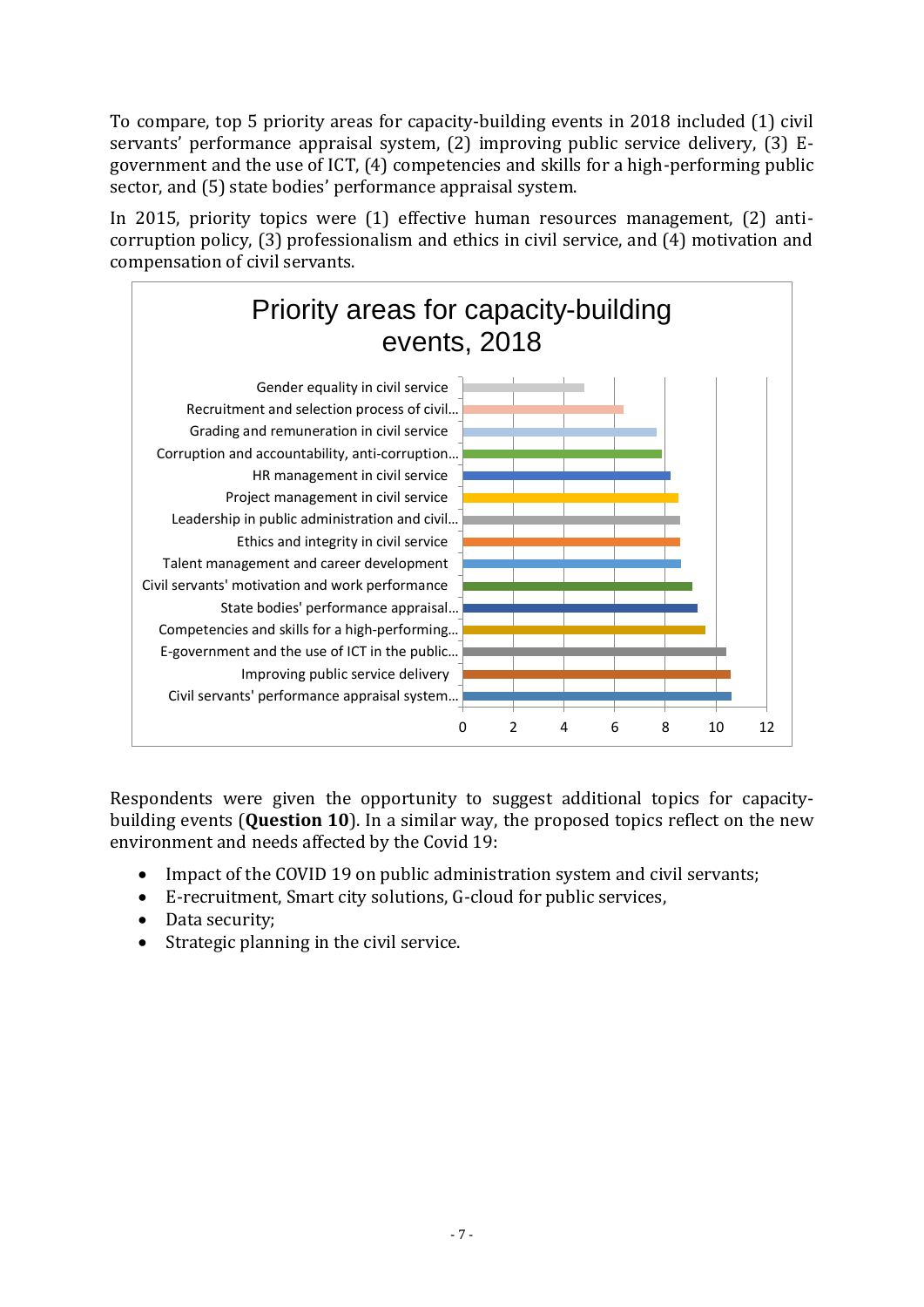Same with the Question 9, next question (**Question 11**) tries to identify the topics of interest in research.



Top 5 topics here are: (1) Assessment of innovativeness of organizations, (2) Innovative solutions in the public sector, (3) Public sector response to the pandemic and its implications, (4) Collaborative governance, and (5) Increasing institutional capacity in crisis management.

For comparison purposes, in 2018 (1) Improving public service, (2) E-government and the use of ICT, (3) talent management and career development, (4) state bodies' performance appraisal, and (5) ethics and integrity were the most popular topics.

In 2015, the most popular topics for research were (1) effective human resources management, (2) professionalism and ethics in civil service, and (3) quality and public service delivery.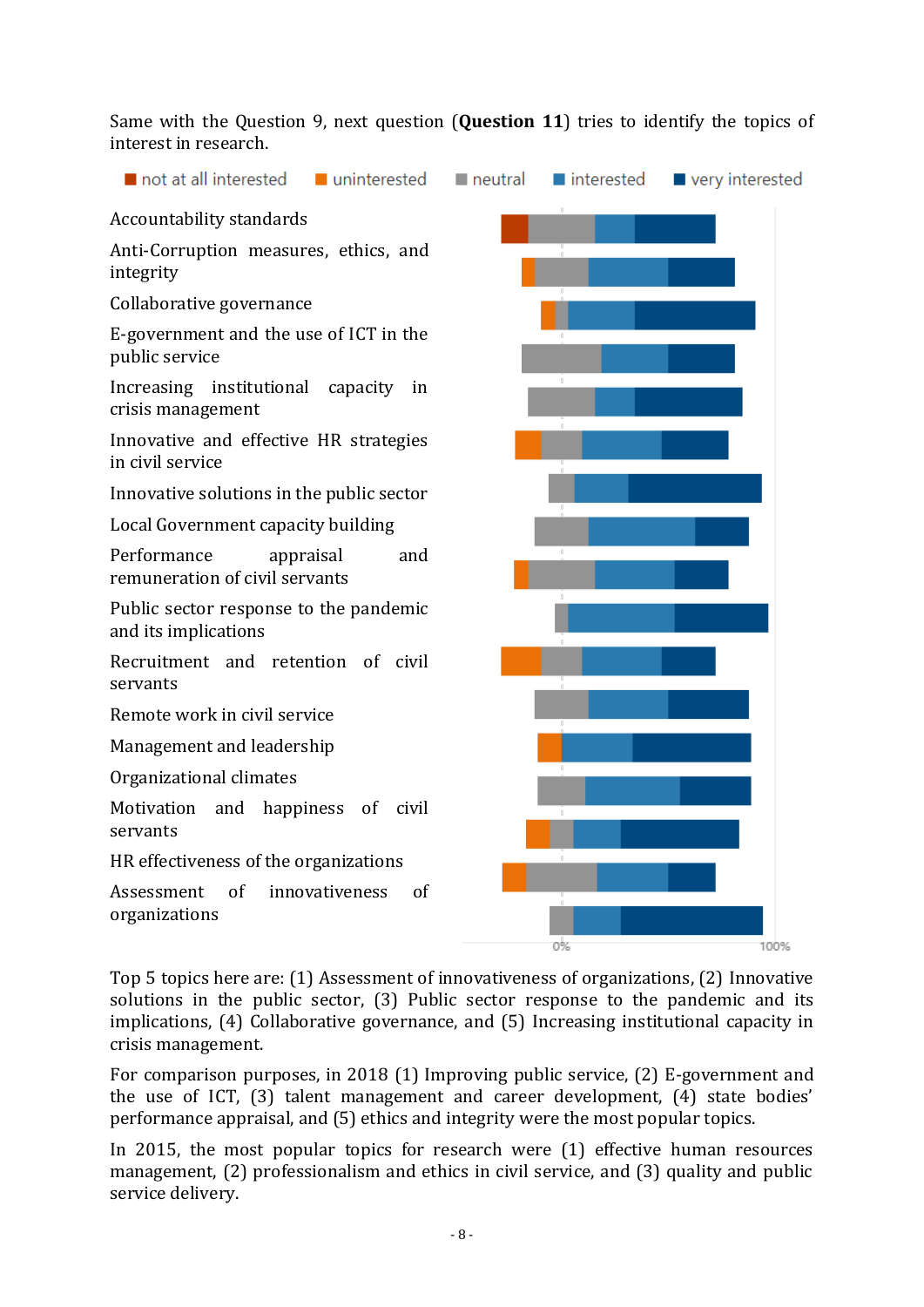**Question 12:** Respondents were asked to suggest additional topics of interest for the research agenda. Some of the proposed topics are similar to those proposed for capacity-building events. Groups of additional topics suggested for inclusion in the research agenda are given below:

- Artificial intelligence in public administration
- E-recruitment, training of civil servants
- Organizations' Innovation Quotient (IQ)
- Digital transformation
- Leadership development
- Strategic planning in the civil service
- Policy coordination and evaluation in the civil service

The focus of respondents is thus more on innovations and technological advancement in public administration.

**Question 13:** This question intended to capture the respondents' views on ways to improve engagement on the ACSH website.

The overall impression is that the content of the website is timely, relevant, and informative, however there is a room for improvement. It is suggested to have webinars posted on the ACSH website on a regular basis, share related news from the ACSH participating countries, include additional links to institutional partners' websites, and have a chatbot and accessibility mode features. The website currently contains country profiles on civil service and public administration systems and focuses mostly on the joint events. Another recommendation mentioned under this question is to spread more information through social media. It should be noted here that ACSH regularly posts on Facebook.

**Question 14:** It intended to capture the views of respondents on ways to attract more potential authors for publication in the ACSH Journal1.

One of the suggestions is to obtain a Scopus (which is a database of research literature and quality web source) status for the Journal and for the audience of the post-Soviet countries E-library. Another suggestion is to attract a wide range of international range of practitioners and researchers in the field of civil service, to include the maximum possible representation of top professionals in the editorial board of the journal. It was also recommended to introduce thematic sections on topical issues of civil service development. It is pertinent to mention here that there was one thematic issue of the Journal devoted to China's civil service, which is available on the Journal's website. It was also recommended to in have in each issue of the Journal a section on best practices falling within the topic. This section would compile contributions from participating countries. Other suggestions are to have financial incentives for articles and promote authors through local and foreign media.

**Question 15:** It intended to elicit the views of respondents on how to increase regional cooperation and disseminating good practices in public service across the participating countries.

Respondents suggested to organize more joint seminars, events. One suggestion was to create clubs based on different interests of participating institutions, such as Leadership club, Ethics club, HR club, etc. It was also suggested to create an opportunity to propose

<sup>1</sup> The ACSH has published 16 editions of the Journal to date.